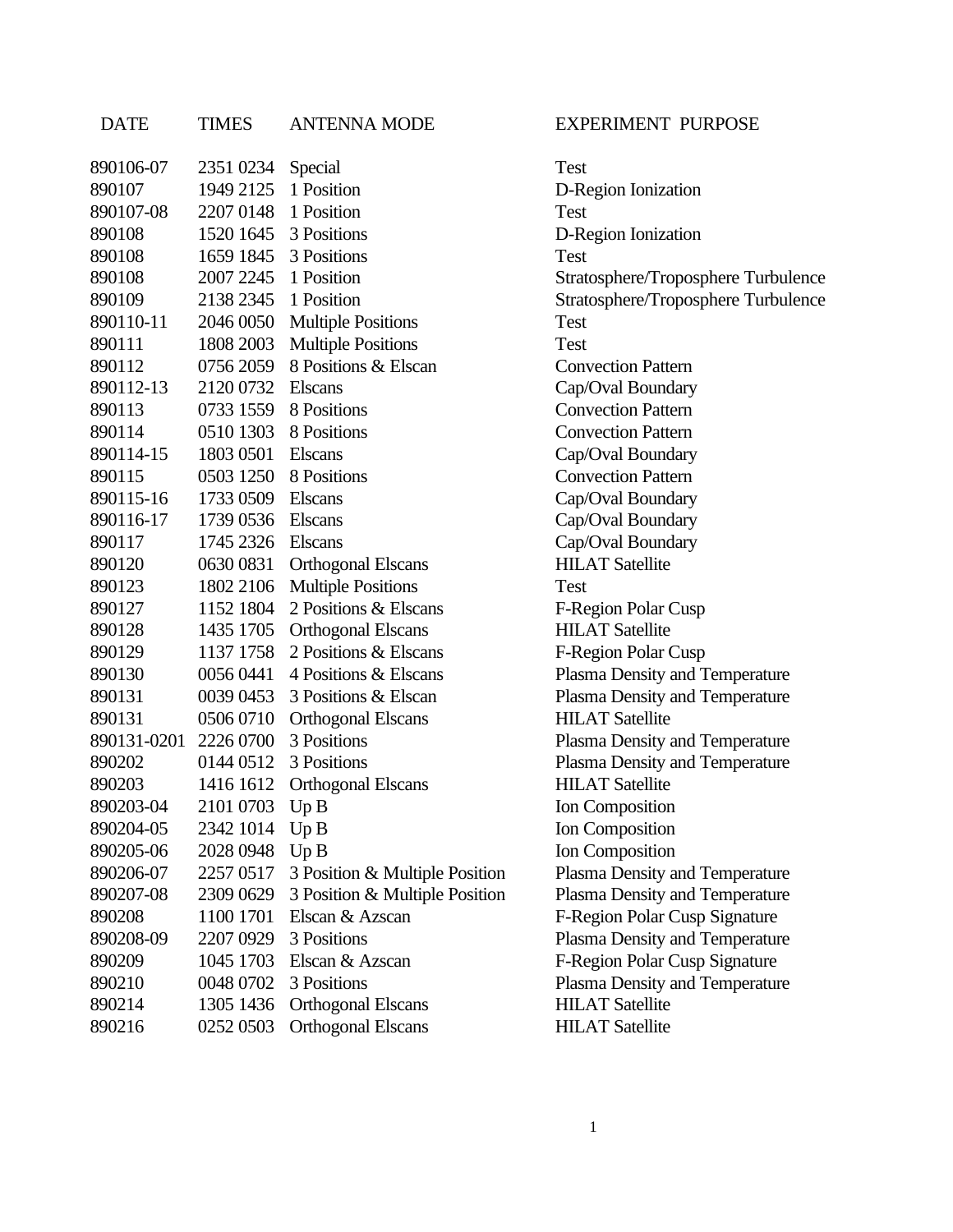| 890221    | 0240 0431 | <b>Orthogonal Elscans</b>  | HIL.  |
|-----------|-----------|----------------------------|-------|
| 890222    | 0151 0359 | <b>Orthogonal Elscans</b>  | HIL.  |
| 890301    | 1045 1303 | <b>Orthogonal Elscans</b>  | HIL.  |
| 890301-02 | 2034 0906 | 4 Positions                | Low   |
| 890302    | 1012 1232 | <b>Orthogonal Elscans</b>  | HIL.  |
| 890302-03 | 2041 0902 | 4 Positions                | Low   |
| 890303    | 0913 1659 | Elscan & Azscan            | $F-R$ |
| 890303-04 | 2107 0255 | Special                    | Arc   |
| 890304    | 0256 0314 | Special                    | Sun-  |
| 890304    | 0315 0400 | Special                    | Arc   |
| 890305-06 | 2148 0230 | Special                    | Arc   |
| 890306    | 0232 0300 | Special                    | Sun-  |
| 890306    | 0302 0412 | Special                    | Arc   |
| 890306    | 0942 1625 | 3 Positions                | Wor   |
| 890306-07 | 1634 1824 | Multiple Position & Elscan | Wor   |
| 890307    | 1827 2228 | Multiple Position & Elscan | Sola  |
| 890307-08 | 2231 0522 | Special                    | Arc   |
| 890308    | 0523 0602 | Special                    | Sun-  |
| 890308    | 0950 1754 | Elscan & Azscan            | $F-R$ |
| 890308-09 | 2235 0351 | Special                    | Arc   |
| 890309-10 | 2249 0703 | Special                    | Field |
| 890310    | 1803 1912 | 3 Positions                | Test  |
| 890310-11 | 2338 0356 | Special                    | Sun-  |
| 890311-12 | 2354 0700 | Special                    | Field |
| 890312-13 | 2358 0855 | Special                    | Sun-  |
| 890313-14 | 0903 1803 | Multiple Position & Elscan | Sola  |
| 890315-16 | 2329 0509 | Multiple Position & Elscan | Field |
| 890317    | 0902 1100 | <b>Orthogonal Elscans</b>  | HIL.  |
| 890319-20 | 2258 0102 | <b>Orthogonal Elscans</b>  | HIL.  |
| 890323    | 1045 1536 | Special                    | Test  |
| 890403    | 2133 2324 | <b>Orthogonal Elscans</b>  | HIL.  |
| 890406    | 1143 1600 | Special                    | Test  |
| 890407    | 0620 0822 | <b>Orthogonal Elscans</b>  | HIL.  |
| 890410-11 | 1013 1000 | Multiple Position & Elscan | Sola  |
| 890411-12 | 1000 1800 | Multiple Position & Elscan | Wor   |
| 890414    | 0924 1630 | 3 Positions                | Hyd   |
| 890415    | 1027 1639 | 3 Positions                | Hyd   |
| 890417    | 1028 1630 | 3 Positions                | Hyd   |
| 890418    | 1113 1709 | 3 Positions                | Hyd   |
| 890419    | 1041 1711 | 3 Positions                | Hyd   |
| 890420    | 1049 1701 | 3 Positions                | Hyd   |
| 890424    | 1851 2053 | <b>Orthogonal Elscans</b>  | HП.   |

**HILAT Satellite HILAT Satellite HILAT Satellite** Lower Thermospheric Neutral Winds HILAT Satellite Lower Thermospheric Neutral Winds F-Region Density Structure Arc Electrodynamics Sun-Aligned Arcs Arc Electrodynamics Arc Electrodynamics Sun-Aligned Arcs Arc Electrodynamics World Day World Day Solar Flare Arc Electrodynamics Sun-Aligned Arcs F-Region Density Structure Arc Electrodynamics Field-Aligned Drifts Sun-Aligned Arcs Field-Aligned Drifts Sun-Aligned Arcs Solar Flare Field-Aligned Drifts **HILAT Satellite** HILAT Satellite **HILAT Satellite HILAT Satellite** Solar Flare World Day Hydromagnetic Waves Hydromagnetic Waves Hydromagnetic Waves Hydromagnetic Waves Hydromagnetic Waves Hydromagnetic Waves **HILAT Satellite**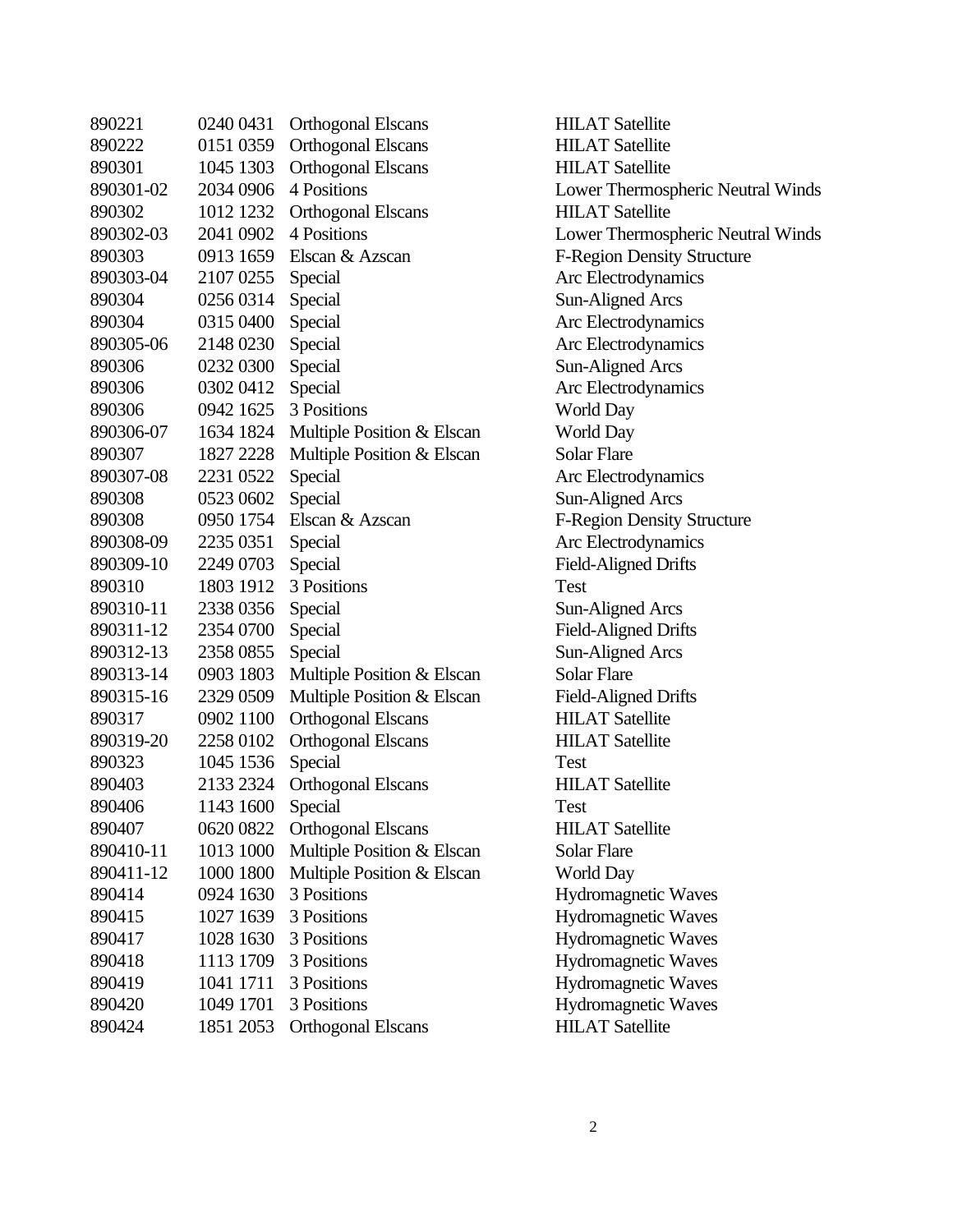| 890425      | 1735 2015 | <b>Orthogonal Elscans</b>  | HIL.      |
|-------------|-----------|----------------------------|-----------|
| 890430      | 1805 1948 | <b>Orthogonal Elscans</b>  | HIL.      |
| 890504      | 1350 2005 | Vertical                   | Curr      |
| 890505      | 1637 1915 | <b>Orthogonal Elscans</b>  | HIL.      |
| 890508      | 1412 2008 | Vertical                   | Curr      |
| 890509      | 0145 0400 | <b>Orthogonal Elscans</b>  | HIL.      |
| 890509-10   | 0949 1759 | Multiple Position & Elscan | Wor       |
| 890515      | 1618 1802 | <b>Orthogonal Elscans</b>  | HIL.      |
| 890519      | 0056 0301 | <b>Orthogonal Elscans</b>  | HIL.      |
| 890522-23   | 2055 0300 | Elscan & Azscan            | Con       |
| 890524      | 0021 0226 | <b>Orthogonal Elscans</b>  | HIL.      |
| 890526      | 1421 1634 | <b>Orthogonal Elscans</b>  | HIL.      |
| 890530      | 0941 2016 | 3 Positions                | Wor       |
| 890530-31   | 2025 0031 | Vertical                   | Wor       |
| 890531-0604 | 0032 1307 | 3 Positions                | Wor       |
| 890605      | 1324 1526 | <b>Orthogonal Elscans</b>  | HIL.      |
| 890623      | 1609 2101 | Vertical                   | Mes       |
| 890626      | 1621 2100 | Vertical                   | Mes       |
| 890627      | 1617 2100 | Vertical                   | Mes       |
| 890628      | 1643 2100 | Vertical                   | Mes       |
| 890629      | 1710 2100 | Vertical                   | Mes       |
| 890630      | 1700 2100 | Vertical                   | Mes       |
| 890710      | 1223 1633 | 3 Positions                | $E-R$     |
| 890712      | 1315 1401 | 3 Positions                | Test      |
| 890801-03   | 1006 1803 | <b>Elscans</b>             | Wor       |
| 890806      | 2021 2209 | 3 Positions                | Test      |
| 890810      | 0945 1606 | <b>Multiple Positions</b>  | $E-R$     |
| 890828-0901 | 0953 1728 | 3 Positions                | Wor       |
| 890908      | 0038 0339 | 1 Position                 | High      |
| 890908      | 1222 2033 | Vertical                   | Curr      |
| 890911      | 1101 1706 | Elscan & Azscan            | <b>DM</b> |
| 890915      | 1105 1706 | Elscan & Azscan            | DM.       |
| 890926      | 1458 1659 | 3 Positions                | Hyd       |
| 890927      | 1055 1651 | 3 Positions                | Hyd       |
| 890928      | 1103 1702 | 3 Positions                | Hyd       |
| 890930      | 1050 1654 | 3 Positions                | Hyd       |
| 891002-06   | 0959 1800 | Multiple Position & Elscan | Wor       |
| 891016-17   | 2206 2302 | Special                    | Con       |
| 891018      | 1156 2001 | Vertical                   | Curr      |
| 891024-25   | 2353 0219 | Special                    | Arc       |
| 891027-28   | 2200 0004 | Special                    | Arc       |
| 891028-29   | 2033 0716 | Special                    | Arc       |
|             |           |                            |           |

**HILAT Satellite HILAT Satellite Current-Driven Instabilities HILAT Satellite Current-Driven Instabilities HILAT Satellite** World Day HILAT Satellite **HILAT Satellite Convection Pattern HILAT Satellite** HILAT Satellite World Day (LTCS) World Day (LTCS) World Day (LTCS) HILAT Satellite Mesospheric Echoes Mesospheric Echoes Mesospheric Echoes Mesospheric Echoes Mesospheric Echoes Mesospheric Echoes E-Region Instabilities World Day (GISMOS) E-Region Instabilities World Day (WAGS) High-Altitude Densities **Current-Driven Instabilities DMSP-F9 Satellite** DMSP-F9 Satellite Hydromagnetic Waves Hydromagnetic Waves Hydromagnetic Waves Hydromagnetic Waves World Day (GITCAD & SUNDIAL) **Convection Pattern Current-Driven Instabilities** Arc Electrodynamics Arc Electrodynamics Arc Electrodynamics